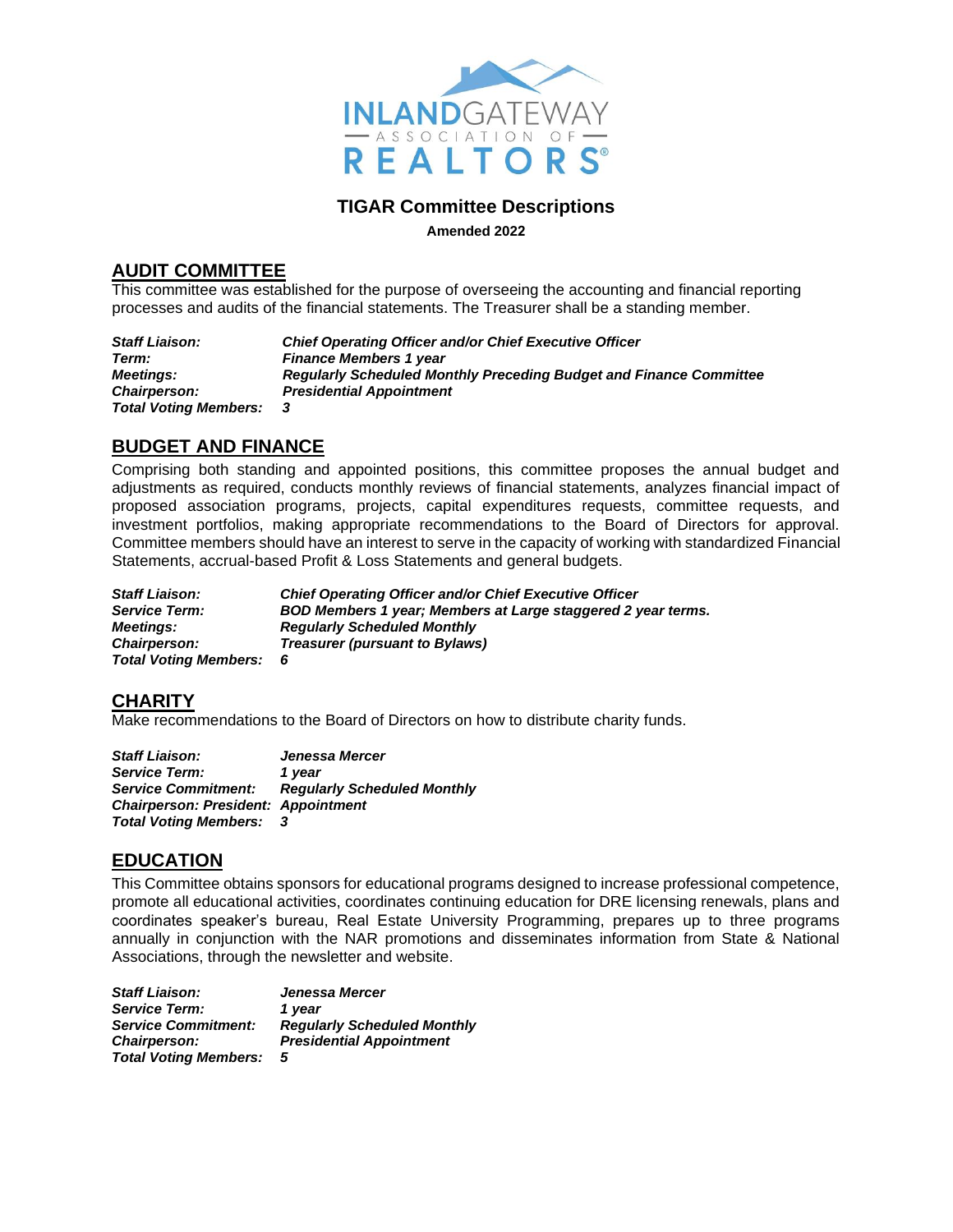# **ELECTION**

Assists in gathering candidate data for publications, prepares candidates for position after elections, determines program date for candidate forum, and reports on final vote tallies at the general membership meeting.

*Staff Liaison: Chief Operating Officer and/or Chief Executive Officer Service Term: 1 year Service Commitment: April – June; Annual Membership Meeting day in June Chairperson: Presidential Appointment Total Voting Members: 5*

### **EXECUTIVE COMMITTEE**

The Officers of the organization are the members of the Executive Committee. They meet regularly to review committee motions to ensure compliance with the policies and bylaws prior to submission to the BOD and they approve the final agenda for the regular BOD meeting monthly.

*Staff Liaison: Executive Vice President and/or Assistant Executive Service Term: 1 year Service Commitment: Monthly Meeting Prior to regular BOD Meeting Chairperson: Active President Total Voting Members: 4*

# **GLOBAL/CULTURAL DIVERSITY**

The Global Cultural Committee of the Inland Gateway Association of REALTORS purpose is to provide members with global market updates on inbound and outbound transactions through education and networking as well as building partnerships with globally minded real estate agents in the local market.

*Staff Liaison: Ashley Martindale* **Service Term:** *Service Commitment: Regular Scheduled Monthly Chairperson: Presidential Appointment Total Voting Members: 9*

## **GRIEVANCE**

Responsible for reviewing complaints alleging violations of the Code of Ethics and/or MLS Rules Regulations in accordance with the Professional Standards Rules & Regulations from members and the public to determine whether a complaint warrants a formal PSC Hearing.

**Cannot be an active Board of Director.** 

*Staff Liaison: Gabriel Martinez Service Term: 3 years Staggered Terms Service Commitment: Must complete annual CAR training online updated every two years Regular Scheduled Monthly Chairperson: Presidential Appointment Total Voting Members: 9*

#### **GRIEVANCE SUB COMMITTEE**

The Grievance Sub Committee is assigned the task of reviewing anonymous complaints in accordance with the CAR Professional Standards and Arbitration Policy & Procedure Manual. The Grievance Chair appoints these positions, subject to Board ratification, and the members must agree to not submit anonymous complaints within their 1-year term. A member of the committee acts in the capacity of complainant in a Professional Standards hearing heard at TIGAR. **Cannot be an active Board of Director.**

*Staff Liaison: Gabriel Martinez Service Term: 1 year Service Commitment: Must complete annual CAR training online; regular scheduled monthly Chairperson: Appointment by Grievance Chair and Ratified by BOD*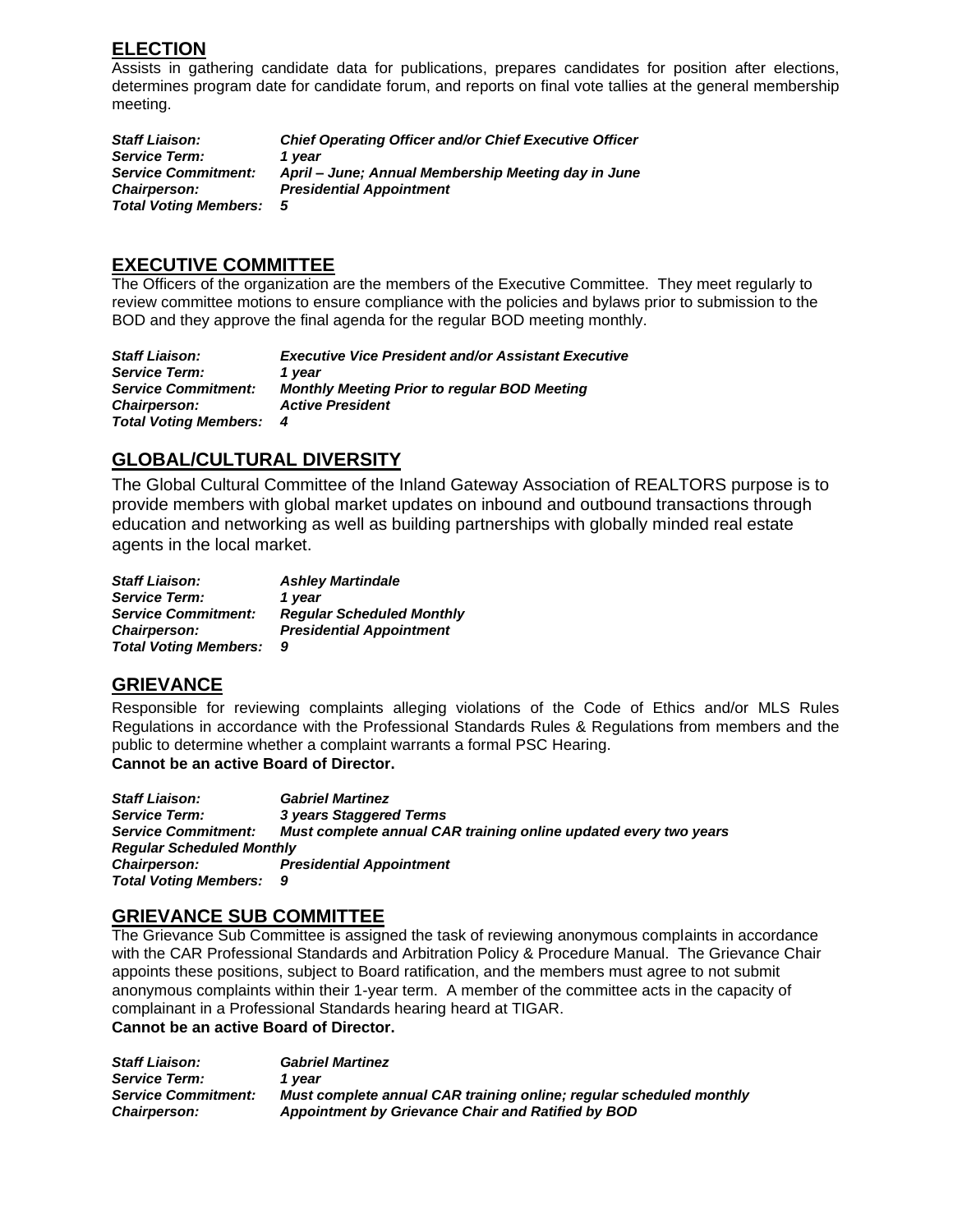# **HOUSING AFFORDABILITY**

This Committee is responsible for promoting programs offering affordable housing and determining options for community residents, including the programs offered by CAR and NAR. This is an outreach committee with an emphasis on promoting professional REALTOR® relationships while helping with housing issues in the region and opportunities for homeownership.

*Staff Liaison: Service Term: Service Commitment: Chairperson: Desiree Pinto 1 year Regular Scheduled Monthly Presidential Appointment Total Voting Members: 7*

## **LATINO PROFESSIONALS NETWORK**

The LatinX committee works to improve relations, bring networking opportunities, and improve homeownership rates in the Latino community.

*Staff Liaison: Jenessa Mercer Service Term: 1 year Service Commitment: Regular Scheduled Monthly Chairperson: Presidential Appointment*

*Total Voting Members: 9*

# **LOCAL GOVERNMENT RELATIONS / RAF**

This Committee recommends and coordinates actions relating to CREPAC, IMPAC and LCRC groups dedicated to local, state and federal issue mobilization and candidate monitoring. These political funds provide assistance to municipalities, associations and candidates to promote the welfare of home ownership. Committee is responsible for the tracking of collected funds from members for the REALTOR® Action Fund, requests for expenditure of PAC funds and reimbursements of a political nature for the benefit of the members. The Committee is responsible for disseminating data, following the progress of RED alerts and informing the members via the newsletter, meetings and website. They encourage participation in National, State and local governmental affairs in order to protect the rights of homeowners under the supervision of the Board of Directors and encourage active member participation at Legislative Day in Sacramento and other strategic events to assist in political advocacy.

| <b>Staff Liaison:</b>        | <b>Paul Herrera - Government Affairs Director</b>                          |
|------------------------------|----------------------------------------------------------------------------|
| <b>Service Term:</b>         | 2-year Staggered Terms                                                     |
| <b>Service Commitment:</b>   | Regular Scheduled Monthly: Legislative Day in June in Sacramento           |
| <b>Chairperson:</b>          | <b>Presidential Appointment</b>                                            |
| <b>Consultant:</b>           | <b>Government Affairs Director (suggested by CAR attends all meetings)</b> |
| <b>Total Voting Members:</b> | - 8                                                                        |

# **MEMBERSHIP**

This Committee is responsible for the recommendation of all members to the Board of Directors quarterly. Responsibilities include reviewing the TIGAR Membership application process and orientation manual for

annual necessary revisions and to attend and conduct the bi-monthly orientation of new members.<br>Staff Liaison: Ashlev Martindale *Staff Liaison: Ashley Martindale Service Term: 1 year Service Commitment: Every Other Month Regularly Starting in February of New Year Chairperson: Presidential Appointment Total Voting Members: 5*

# **MULTIPLE LISTING SERVICE & TECHNOLOGY**

Comprised of both standing and appointed positions, this committee is responsible for recommending continued improvements of the MLS through the Board of Directors, while addressing MLS issues and studying methods and policies for cooperation between members. They review MLS Rules & Regulations, MLS security, and fee structure for recommendations to the Finance Committee and the Board of Directors annually. They are responsible for the TIGAR Citation Policy, enforcement procedures and weekly caravan program. The MLS Committee Chairperson operates the MLS portion of the Caravan Meetings. Technology Committee is a sub-committee and focuses on current technology as related to the real estate profession and will be responsible to give a monthly report to the full committee.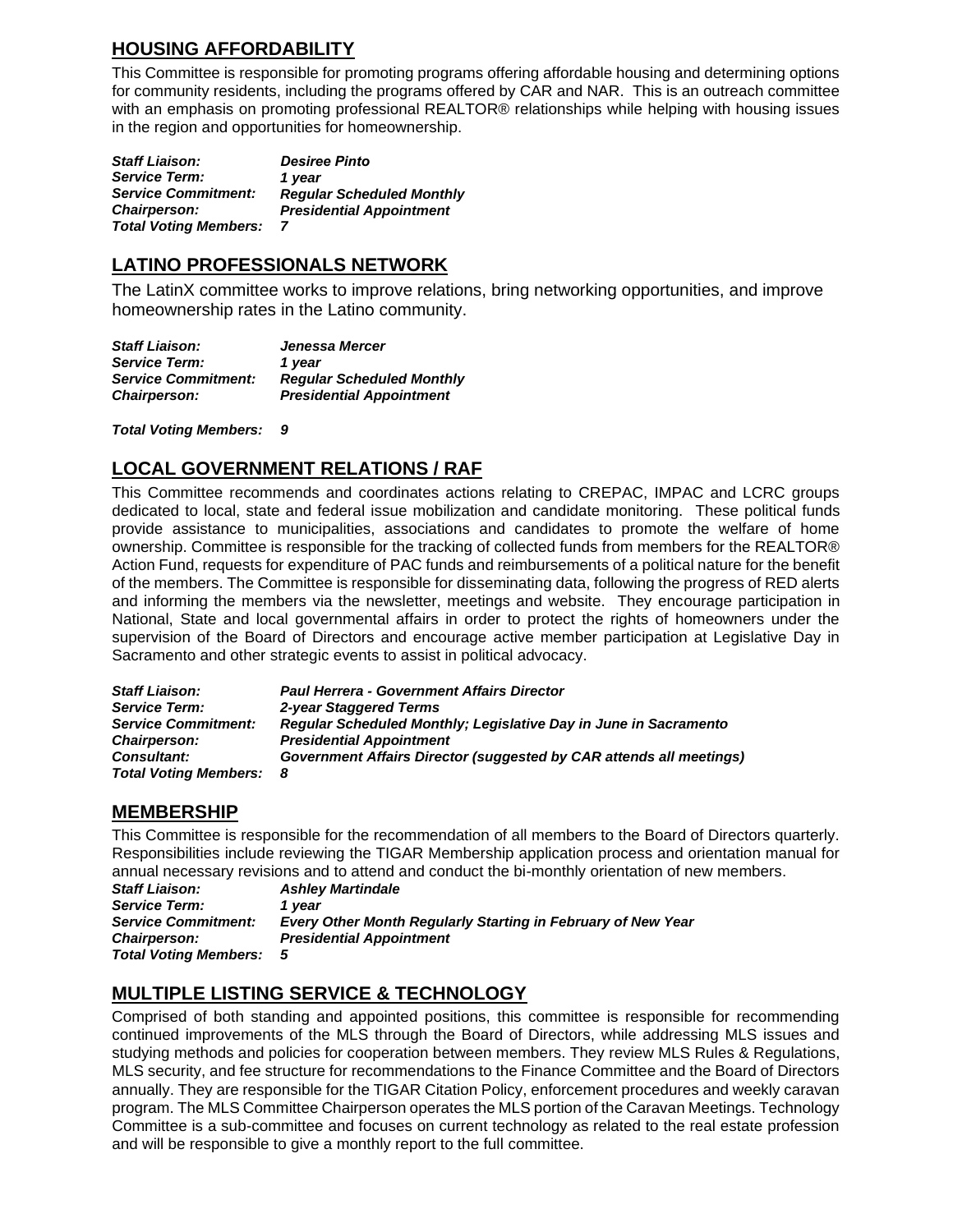*Staff Liaison: Gabriel Martinez Service Term: 2 years Staggered Terms Service Commitment: Regular Scheduled Monthly Chairperson: President Elect (pursuant to Bylaws) Total Voting Members: 7*

#### **NOMINATING**

This committee selects, interviews and recommends candidates for Officers and Directors positions for the annual election. Nominating Committee Members cannot be nominated for office during their term on this committee. This committee is charged with notifying potential candidates, ensuring compliance requirements, receiving and screening application and interviewing. Upon completion of the nominated slate, and ratification by the Board of Directors, they deliver a congratulatory letter with basic instructions to the candidates.

*Staff Liaison: Chief Executive Officer Service Term: 1 year Service Commitment: Regular Scheduled Meetings Chairperson: Presidential Appointment Total Voting Members: 5*

## **PROFESSIONAL STANDARDS**

Hears and determines matters pertaining to charges of possible violations of the Code of Ethics, Bylaws, MLS Rules and Regulations, TIGAR Citation Policy and business disputes between members. Must be knowledgeable and work within the Professional Standards Rules and Regulations. **Cannot be an active Board of Director.**

| <b>Staff Liaison:</b>        | <b>Gabriel Martinez</b>                    |
|------------------------------|--------------------------------------------|
| <b>Service Term:</b>         | 3 years Staggered Terms                    |
| <b>Service Commitment:</b>   | Must complete annual CAR training online   |
| Panels meet as needed        |                                            |
| Prerequisite:                | Must have served 1 year on Grievance Prior |
| Chairperson:                 | <b>Presidential Appointment</b>            |
| <b>Total Voting Members:</b> | 15                                         |

## **RECREATION**

Arranges recreational and social activities under the supervision of the Board of Directors to bring REALTOR® members closer in fellowship and coordinating the annual Installation of Officers and Directors.

*Staff Liaison: Jenessa Mercer – Committee Liaison* **Service Term:** *Service Commitment: Regular Scheduled Monthly Chairperson: Presidential Appointment Total Voting Members: 9*

#### **STRATEGIC PLANNING**

Comprising both standing and appointed positions, this committee proposes the annual strategic plan and coordinates the Strategic Planning Retreat. They are charged with implementation and accountability of goals and objectives outlined in the strategic plan. They work closely with the Finance Committee to determine best use of investments and possible capital expenditures, making appropriate recommendations to the Board of Directors for approval. Committee members should have an interest to serve in the capacity of working with surveys, data and organizational implementation processes.

| <b>Staff Liaison:</b>      | <b>Shawn Glazier</b>                                         |
|----------------------------|--------------------------------------------------------------|
| <b>Service Term:</b>       | BOD Members 1 year; Members at Large staggered 2 year terms. |
| <b>Service Commitment:</b> | <b>Regular Scheduled Annually July or August</b>             |
| <b>Chairperson:</b>        | <b>TIGAR Treasurer</b>                                       |
| Total Voting Members:      | - 20                                                         |